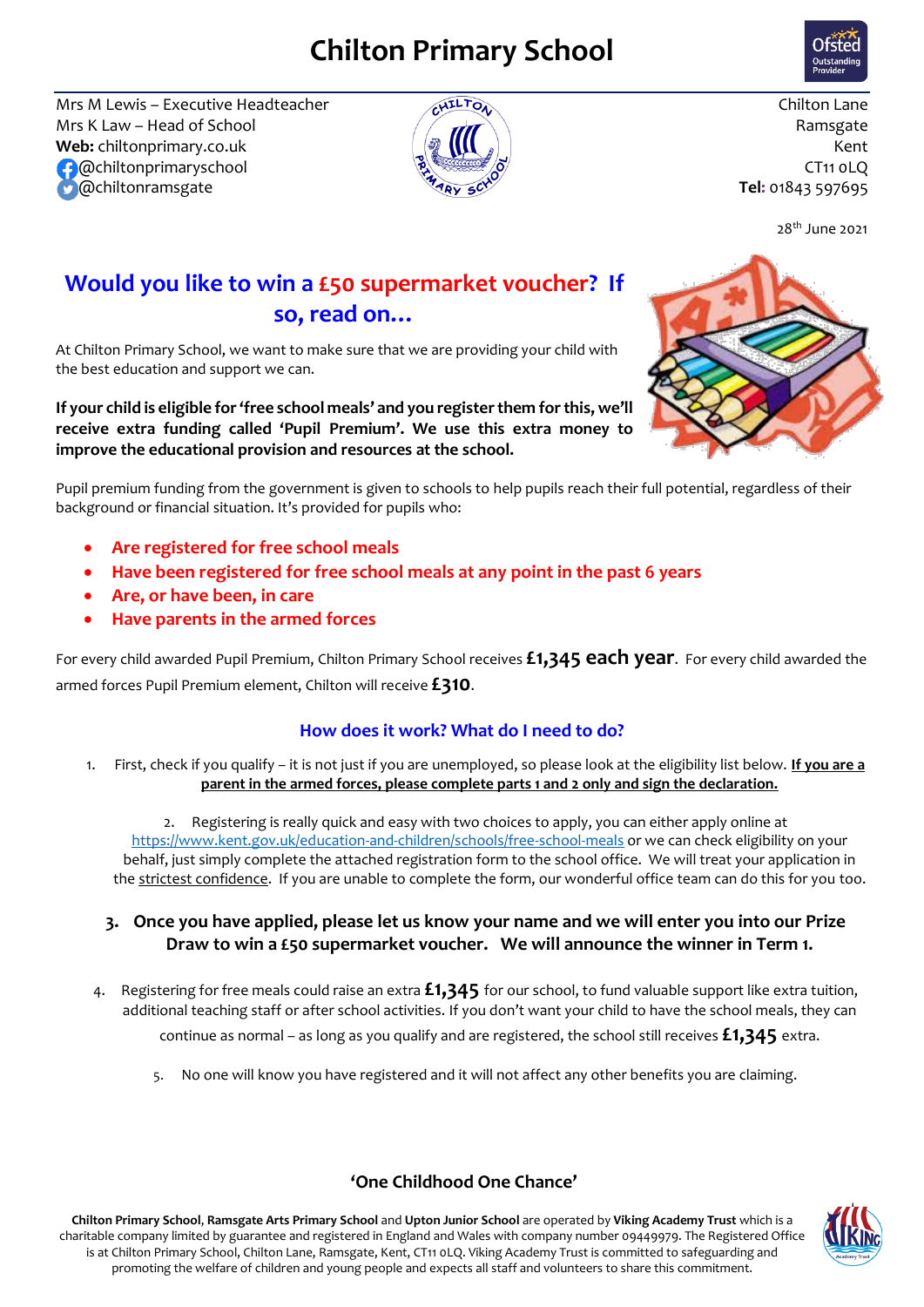## **Eligibility**

You can register your child for Pupil Premium and Free School Meals if you get any of these benefits:

- Universal Credit with an annual net earned income of no more than  $\epsilon$ 7,400 (£616.67 per month).
- Income Support
- Income-based Jobseeker's Allowance
- Income-related Employment and Support Allowance
- Support under Part 6 of the Immigration and Asylum Act 1999
- The guarantee element of Pension Credit
- Working Tax Credit run-on (paid for the four weeks after you stop qualifying for Working Tax Credit)
- Child Tax Credit (with no Working Tax Credit) with an annual income of no more than £16,190
- Are a parent in the armed forces?

#### **Does my child have to eat the free school meals?**

No, pupils registered for free school meals don't have to eat them. If you're eligible but want your child to have packed lunches you should still register because the school will receive the funding which can support your child in other ways.

Similarly, if your child prefers only *Roast Dinner Wednesday* or *Fish and Chip Friday*, by applying for Free School Meals, your child will get their favourite meal for FREE!

#### **Will my child's class know that my child is in receipt of Free School Meals?**

No, absolutely not. Your application for Free School Meals will be treated in the strictest confidence. Only the office team will be aware of their eligibility but this is only for administration purposes.

#### **Universal Infant Free School Meals**

Currently, pupils in Reception, Year 1 or Year 2 are entitled to free school meals thanks to a different government scheme known as universal infant free school meals (UIFSM).

#### **You shouldn't confuse UIFSM with free school meals and the pupil premium.**

**If your child is in reception, Year 1 or Year 2 and is eligible for free school meals according to the criteria above, you should still register because we'll receive the extra pupil premium funding.**

#### **More Information**

For more information about pupil premium go to our website, which contains details of how the pupil premium has been spent in the past academic year and how it will be spent this year.

#### **Free School Meals Registration Form**

#### **1. ABOUT YOUR CHILD/CHILDREN**

| Child's Last Name | Child's First Name |  | Child's Date of Birth | Name of School |
|-------------------|--------------------|--|-----------------------|----------------|
|                   |                    |  |                       |                |
|                   |                    |  |                       |                |
|                   |                    |  |                       |                |

#### **2. PARENT/GUARDIAN DETAILS**

|            | Parent/Guardian 1 | Parent/Guardian 2 |  |  |
|------------|-------------------|-------------------|--|--|
| Last Name  |                   |                   |  |  |
| First Name |                   |                   |  |  |

#### **'One Childhood One Chance'**

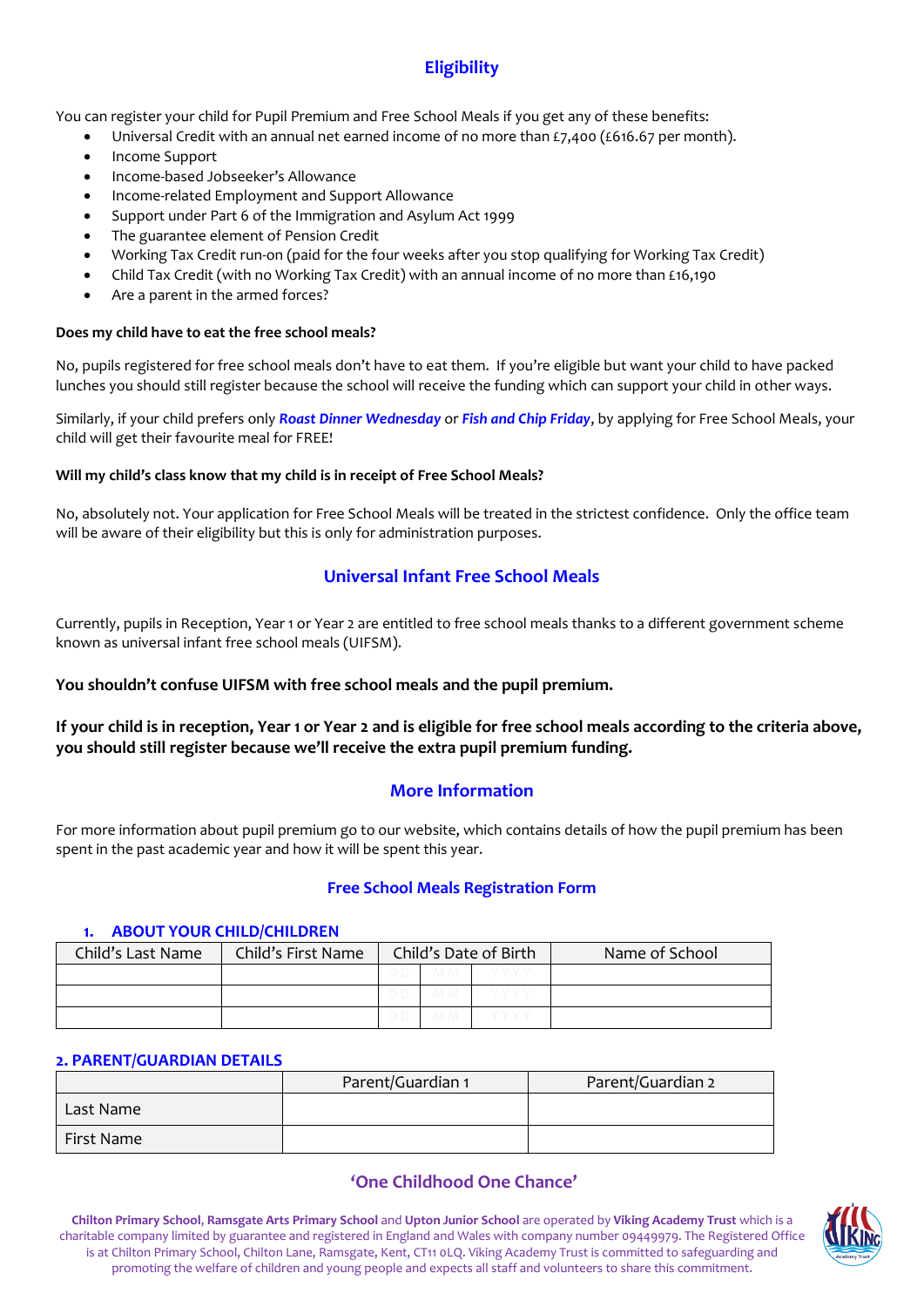| Date of Birth                                                                                                                                                                                                                                                                                                                                                             |                       |  |  |                  |  |  |  |  |  |
|---------------------------------------------------------------------------------------------------------------------------------------------------------------------------------------------------------------------------------------------------------------------------------------------------------------------------------------------------------------------------|-----------------------|--|--|------------------|--|--|--|--|--|
| National Insurance Number*                                                                                                                                                                                                                                                                                                                                                |                       |  |  |                  |  |  |  |  |  |
| National Asylum Support<br>Service (NASS) Number*                                                                                                                                                                                                                                                                                                                         |                       |  |  |                  |  |  |  |  |  |
| Daytime Telephone Number                                                                                                                                                                                                                                                                                                                                                  |                       |  |  |                  |  |  |  |  |  |
| Mobile Number                                                                                                                                                                                                                                                                                                                                                             |                       |  |  |                  |  |  |  |  |  |
| <b>Address</b>                                                                                                                                                                                                                                                                                                                                                            |                       |  |  |                  |  |  |  |  |  |
|                                                                                                                                                                                                                                                                                                                                                                           | Postcode:             |  |  | Postcode:        |  |  |  |  |  |
| Parent in the armed forces?                                                                                                                                                                                                                                                                                                                                               | Yes<br>N <sub>o</sub> |  |  | Yes<br><b>No</b> |  |  |  |  |  |
| Universal Credit<br>If you are in receipt of Universal Credit, is your net earned family income over £7,400 per year?<br>(Please place an X in the appropriate box).<br>Your net earned income is your household income after taxes and deductions. It does not include income<br>through Universal Credit or other benefits that you may receive.<br>Yes<br>No<br>Unsure |                       |  |  |                  |  |  |  |  |  |
| Child Tax Credit<br>If you are in receipt of Child Tax Credit, is your joint gross annual income over £16,190 per year?<br>(Please place an X in the appropriate box).                                                                                                                                                                                                    |                       |  |  |                  |  |  |  |  |  |
| Your joint gross income is your household income before taxes are considered.<br>Yes<br>No                                                                                                                                                                                                                                                                                | Unsure                |  |  |                  |  |  |  |  |  |

If you're not sure whether you receive one of the listed benefits, or what your household income is, but you would still like us to check whether your child is eligible for free school meals, please place an X in this box.

**DECLARATION**

The information I have given on this form is complete and accurate. I understand that my personal information is held securely and will be used only for local authority purposes. I agree to the school sharing these details with the local authority to process my application for free school meals. I also agree to notify the school or local authority in writing of any change in my family's financial circumstances as set out in this form.

#### **'One Childhood One Chance'**